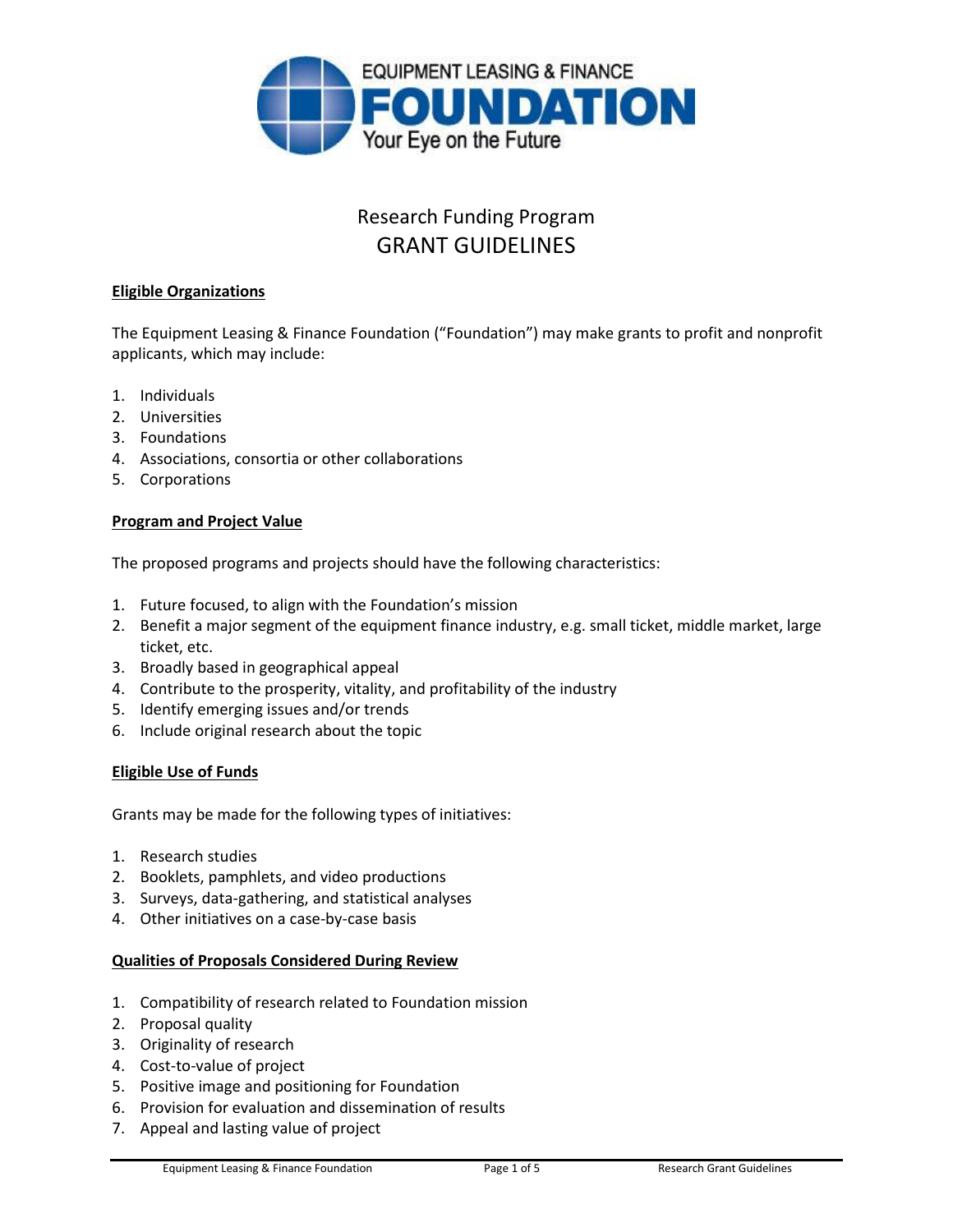- 8. Evidence of need from a broad base of the equipment finance industry
- 9. Quality of applicant's track record, research staff qualifications and credibility
- 10. Proposed budget:
	- Size of grant relative to operating budget, and
	- Size of grant relative to project value.

Proposals with matching funds or other outside funding sources will be given preferential consideration.

#### **Foundation Steering Committee**

A Steering Committee comprised of industry experts typically is assigned to each Foundation project to serve as a resource for the grantee/researcher and to review drafts submitted. The role of the Steering Committee, however, is purely advisory, and does not alter the grantee's obligation to produce material deemed acceptable to Foundation.

#### **Project Funding Manager**

Organizations receiving funding shall designate a project funding manager who shall maintain the following: Official project file with applications, correspondence, project funding records, narrative progress reports, requests for funds/reimbursements, invoices, payment records, and any other pertinent materials required to ensure effective administration of the project and its funding, for a minimum of five years from the date the project is closed.

In addition, the project funding manager shall assure that all of the elements of the project funding application are followed:

- Narrative progress reports are submitted by the first of the month to the Foundation's Executive Director.
- Requests for funds are accurate and appropriate attachments are included...
- The project is efficiently closed with necessary reports and audits submitted.
- Project invoicing is based on funding schedule.

## **Procedures for Drawing of Funds**

Grantee shall not expend or charge any funds for the project until it has been approved by the Foundation Board of Trustees and the letter of acceptance has been signed by the grantee and Foundation.

- Except in instances in which Foundation amends a grant award to provide additional funding, Foundation will not provide more than the maximum funding specified in an award. Once the grant is approved, grantee must submit invoices for payment based on the payment schedule set forth in the letter of acceptance.
- Foundation shall not pay indirect costs to grantee.

## **Financial Records**

Financial records, including but not limited to records regarding distribution and expenditure of funds pertaining to the grant, must be maintained in accordance with generally accepted accounting principles. Such records must be maintained for a minimum of five years from the date the project is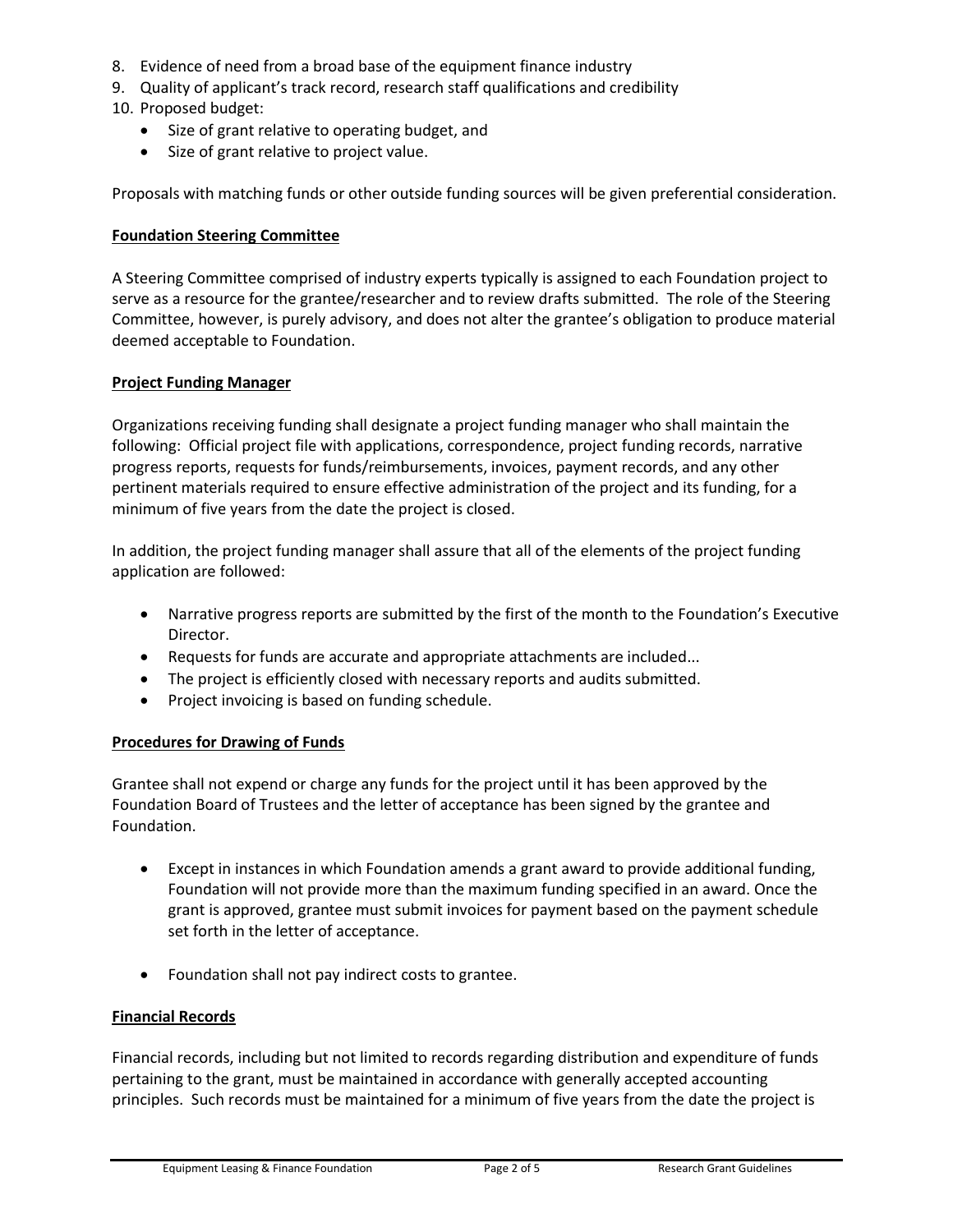closed and be open to Foundation inspection at any time upon reasonable advance notice from Foundation.

## **Amendments/Extensions**

In the event an amendment or extension is required for completion of the project, grantee must submit a written request detailing the reasons for an amendment or extension to Foundation's Executive Director. The Foundation Executive Director will review the request and will render a decision for approval or rejection.

## **Failure to Meet Deadlines**

Failure to comply with report deadlines may result in a reduction of funds or a termination of funding, as well as disqualification of grantee from receiving Foundation grants in the future.

## **Compliance with Applicable Laws**

Grantee shall be solely responsible for compliance with all federal, state, or local laws applicable to its activities in connection with this grant. Failure of grantee to comply with applicable laws may result in termination of funding, as well as disqualification of grantee from receiving Foundation grants in the future.

## **Audits and Records**

In addition to any other document retention requirements in the letter of acceptance or these guidelines, grantee shall maintain such records and accounts as set forth in the approved budget for a minimum of five years from the date the project is closed. Upon reasonable advance notice from Foundation, grantee shall make the aforesaid records available for audit or inspection purposes (including copying, excerpting or transcribing) at any time during normal business hours and as often as Foundation deems necessary. In the event grantee is subject to any audit, inspection, investigation, or inquiry by any third party with respect to any activity in connection with a Foundation grant, grantee, unless prohibited by law, shall promptly notify Foundation of such audit, inspection, investigation, or inquiry.

## **Grantees Not Agents**

Grantees are not legal agents or representatives of Foundation, and therefore, are not authorized to enter into any transactions or make any representations, warranties, guarantees or commitments of any kind, or assume, execute or incur any liability or obligation of any kind, whether express or implied, on behalf of, or in the name of, Foundation.

## **Indemnification**

Grantee hereby agrees to defend, indemnify, and hold harmless Foundation, and its respective officers, directors, trustees, employees, agents ,and insurers (jointly and severally, the "Indemnitees"), from and against any and all claims, demands, lawsuits, losses, damages, injuries, fines, penalties, expenses (including attorney fees) and other liabilities of any kind or nature, whether sounding in contract, tort or otherwise, brought by or resulting from claims by third parties and based upon or arising out of grantee's activities in connection with the project for which Foundation awarded funds, provided, however, that such indemnification obligations of grantee shall not apply if the losses, damages, injuries, fines, penalties, expenses or other liabilities are the result solely of the Indemnitiees' negligent acts or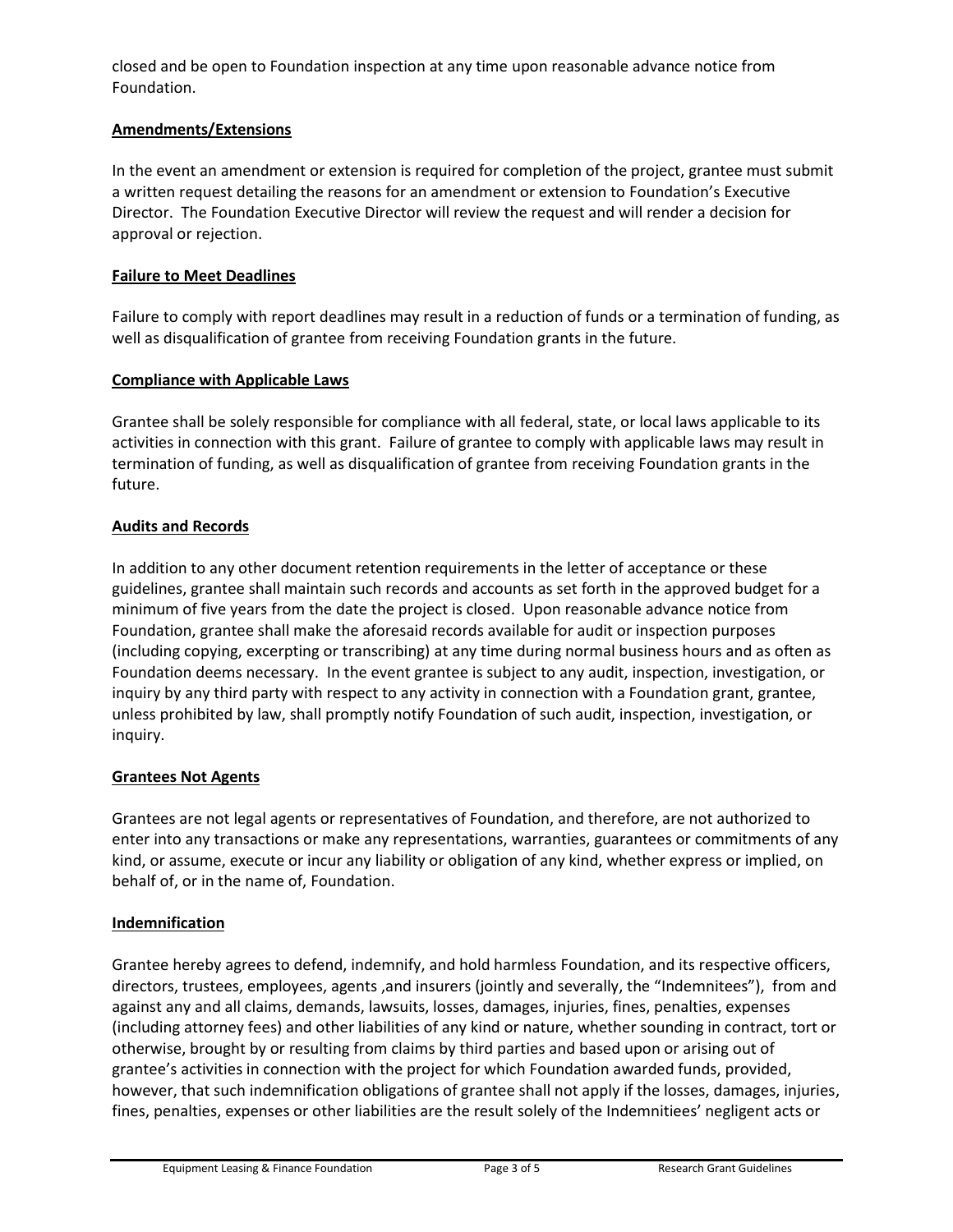omissions or intentional misconduct. Grantee shall promptly notify Foundation of any claim against grantee based upon or arising out of grantee's activities in connection with the project for which Foundation awarded funds.

# **Recognition**

Foundation must be identified as the source of funding in all material associated with the project.

# **Publications**

It is the mission of Foundation that funded research be widely distributed to the industry. Foundation encourages publication of research findings in additional publications.

- 1. Foundation reserves the right to publish the findings in Foundation- related publications prior to publishing results in other mediums.
- 2. Foundation reserves the right of publication or the right to withhold publication of any part or in total of any project it funds.
- 3. Grantee shall provide Foundation with a copy of the reprint of any article resulting from the research.
- 4. By submitting a grant proposal, grantee agrees to Foundation posting of the proposal and final report on Foundation website.

# **Ownership and Copyright**

- 1. Any publication shall contain notice that the project was supported in whole or in part by a grant from Foundation.
- 2. All rights to the proposal, the work papers, the results of the project, all research, articles and related material in any media belong to Foundation.
- 3. Foundation reserves first copyright and shall be willing to consider granting subsequent copyright.

# **Patents**

In the event that any inventions are developed in the course of the project, grantee must notify Foundation immediately. All such inventions are considered "work for hire" and shall belong to Foundation.

# **Approval Review**

The Foundation Research Working Group, or such other component of Foundation as Foundation may prescribe, shall review grant proposal submissions and make recommendations to the Foundation Board of Trustees. Foundation shall endeavor to provide responses to the submitter within 90 days of submission deadline date. Failure to provide responses within this 90-day period, however, shall not constitute Foundation acceptance of the proposal or otherwise bind or obligate Foundation in any way. No project may begin until Foundation has approved the proposal and grantee and Foundation have executed the letter of acceptance.

# **Governing Law**

The grant agreement between Foundation and grantee shall be governed by the laws of the District of Columbia without regard to District of Columbia choice-of-law provisions.